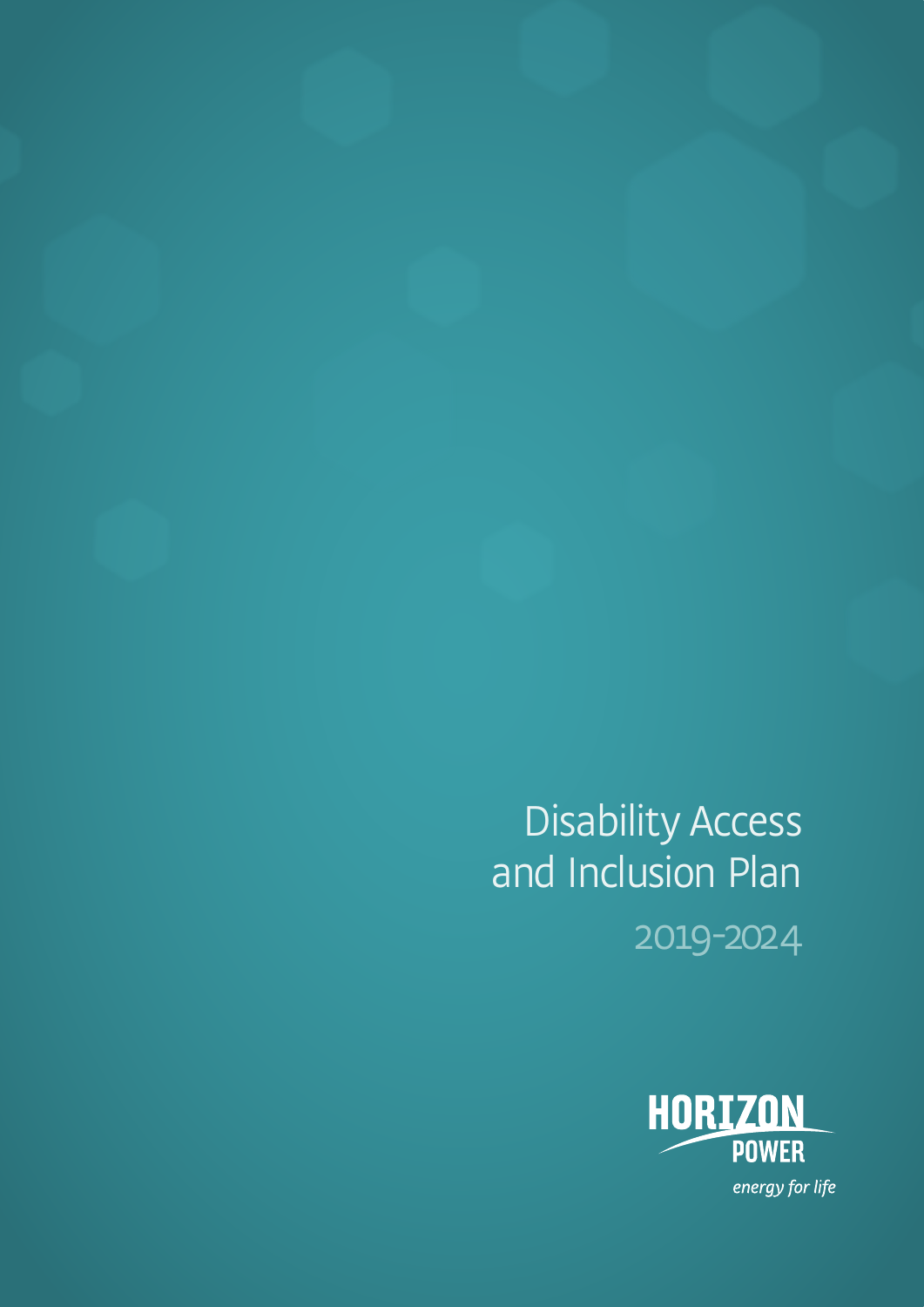## Acknowledgements

Horizon Power acknowledges the valuable contribution from the various community groups and individuals during the development of the Disability Access and Inclusion Plan (DAIP).

Special thanks to the Department of Communities, Horizon Power employees and members of the Western Australian community.

This document is available in alternative formats on request such as hard copy, standard and large print, electronic, audio, by email, and on Horizon Power's website and intranet.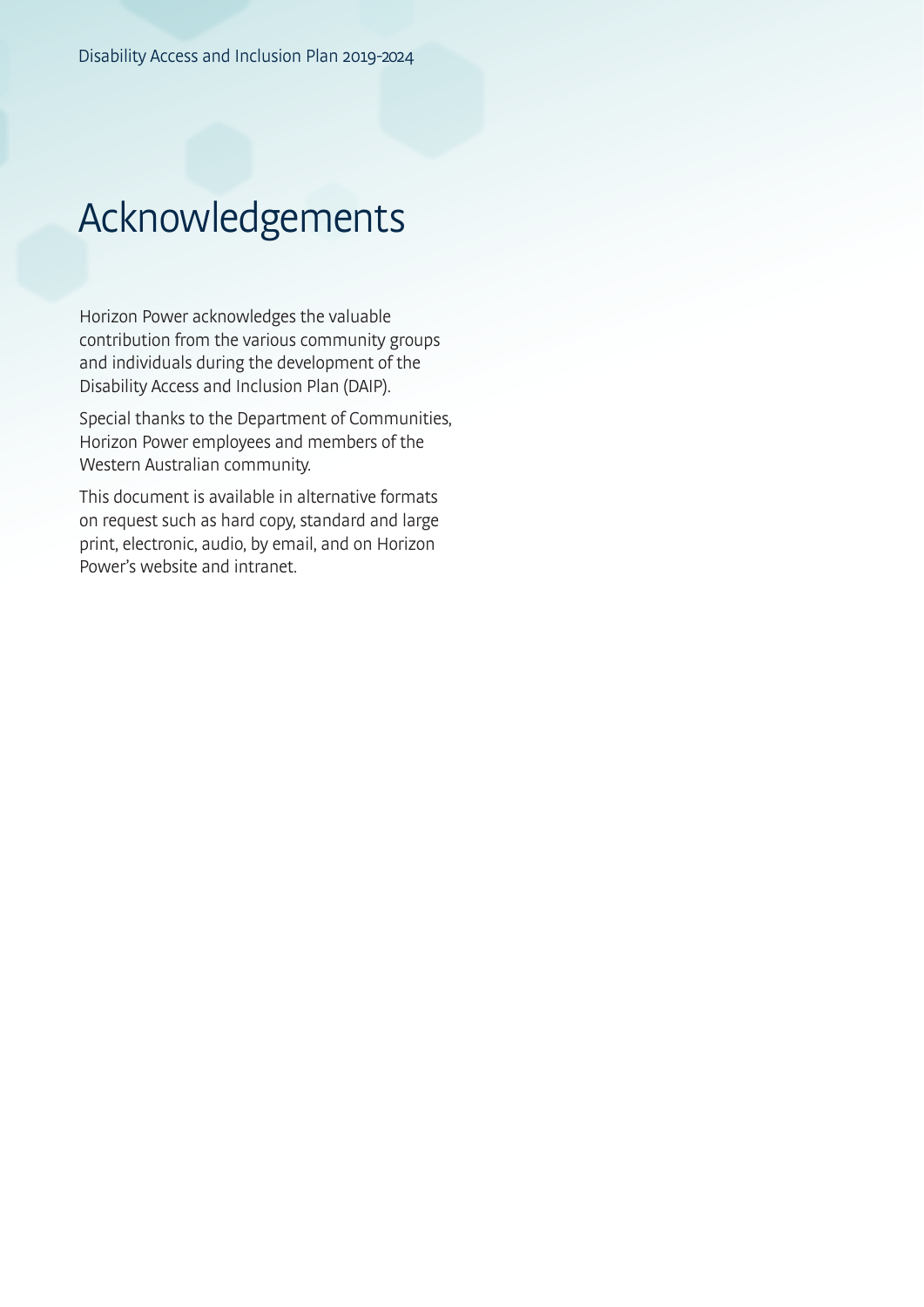# **Contents**

|    |                                                    | 1. Who we are                            | $\overline{2}$ |
|----|----------------------------------------------------|------------------------------------------|----------------|
|    | 2. Access and Inclusion Policy Statement           |                                          | $\overline{2}$ |
|    | 3. Planning for better access                      |                                          | 3              |
|    |                                                    | 3.1 Review of progress                   | 3              |
|    |                                                    | 4. Development of the DAIP               | 4              |
|    | 4.1                                                | Responsibility for the planning process  | 4              |
|    |                                                    | 4.2 Consultation process                 | 4              |
|    | 4.3                                                | Responsibility for implementing the DAIP | 5              |
|    |                                                    | 4.4 Communicating the plan               | 5              |
|    | 4.5                                                | Reviewing and monitoring                 | 6              |
| 5. |                                                    | Reporting of the DAIP                    | 6              |
|    | 6. Strategies to improve access and inclusion<br>7 |                                          |                |
| 7. | <b>Contact Us</b><br>10                            |                                          |                |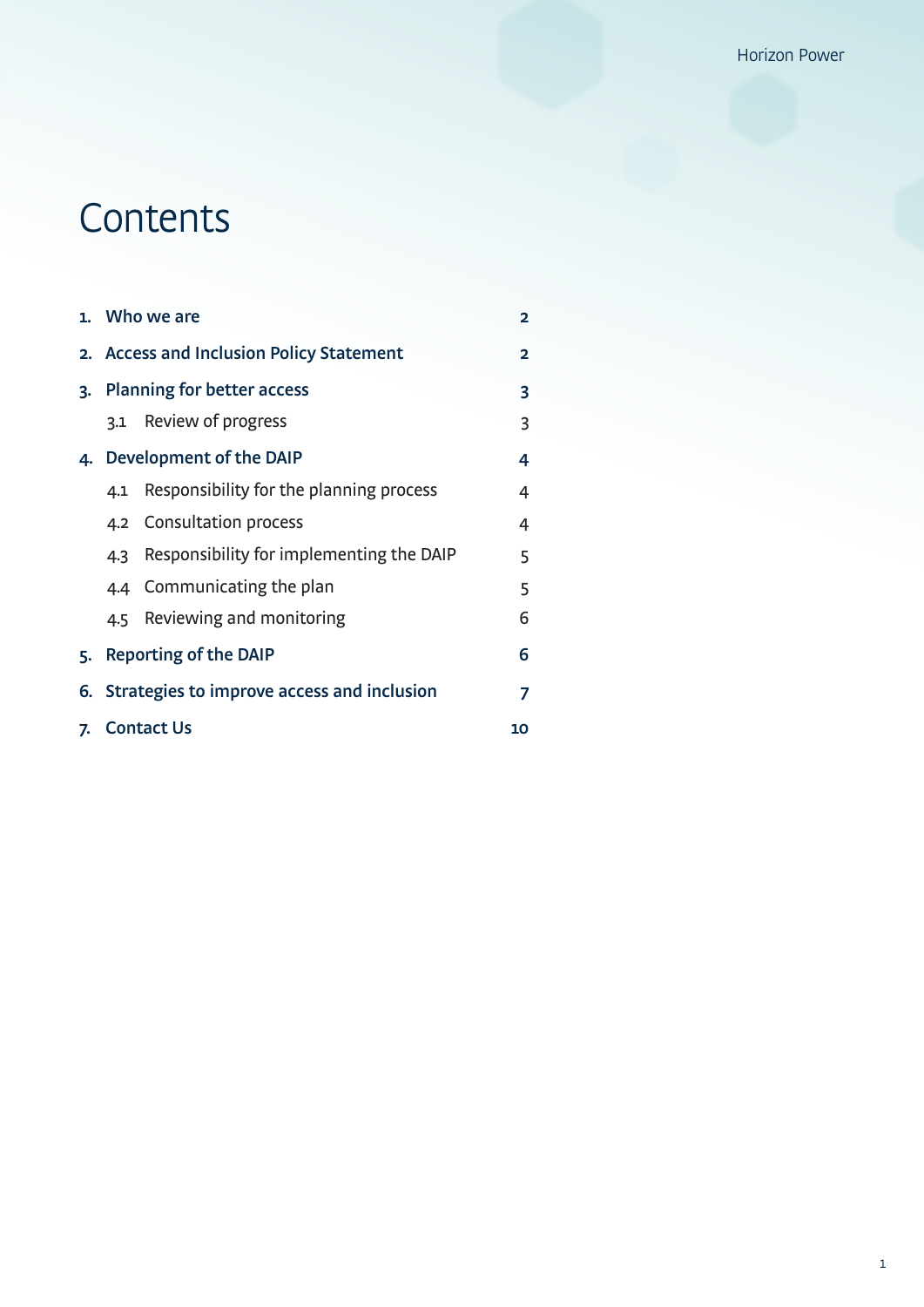## 1. Who we are

Horizon Power is a State Government-owned, commercially-focused corporation that provides high quality, safe and reliable power more than 48,000 customers across regional and remote Western Australia.

We are responsible for generating, procuring, distributing and retailing electricity supplies for our customers who live within a vast service area covering more than 2.3 million square kilometres from Kalumburu in the north and Denham in the west, across to Laverton in the east, down to Esperance in the south, and everything in between.

We are committed to being actively engaged in local communities and our services to customers are led by our local offices in Karratha (Head Office), Port Hedland, Broome, Kununurra, Carnarvon and Esperance. This local focus offers real benefits to communities through an ability to manage services at a local level, and contributes to the access and inclusivity planning and procedures across our organisation.

This Disability Access and Inclusion Plan (DAIP) outlines our commitment to provide the information, services and public facilities for all community members to access, regardless of their ability.

Horizon Power operates under the Electricity Corporations Act 2005 and is led by a Board of Directors accountable to the Minister for Energy, representing all Western Australians.

## 2. Access and Inclusion Policy Statement

Horizon Power is committed to:

- ensuring that people with disability, their families and carers are able to fully access the range of Horizon Power services and facilities.
- ensuring that people with disability are given the opportunity to participate in shaping the development of their community through consultative processes with local communities.
- consulting with people with disability, their families and carers and where required, disability organisations, to ensure that barriers to access and inclusion are addressed appropriately.
- ensuing that its agents and contractors work towards the desired access and inclusion outcomes in the DAIP.
- achieving the seven desired outcomes of its DAIP (listed in section 6).
- providing access for employees with a disability as reflected in our diversity and Equal Employment Opportunity Management Plan.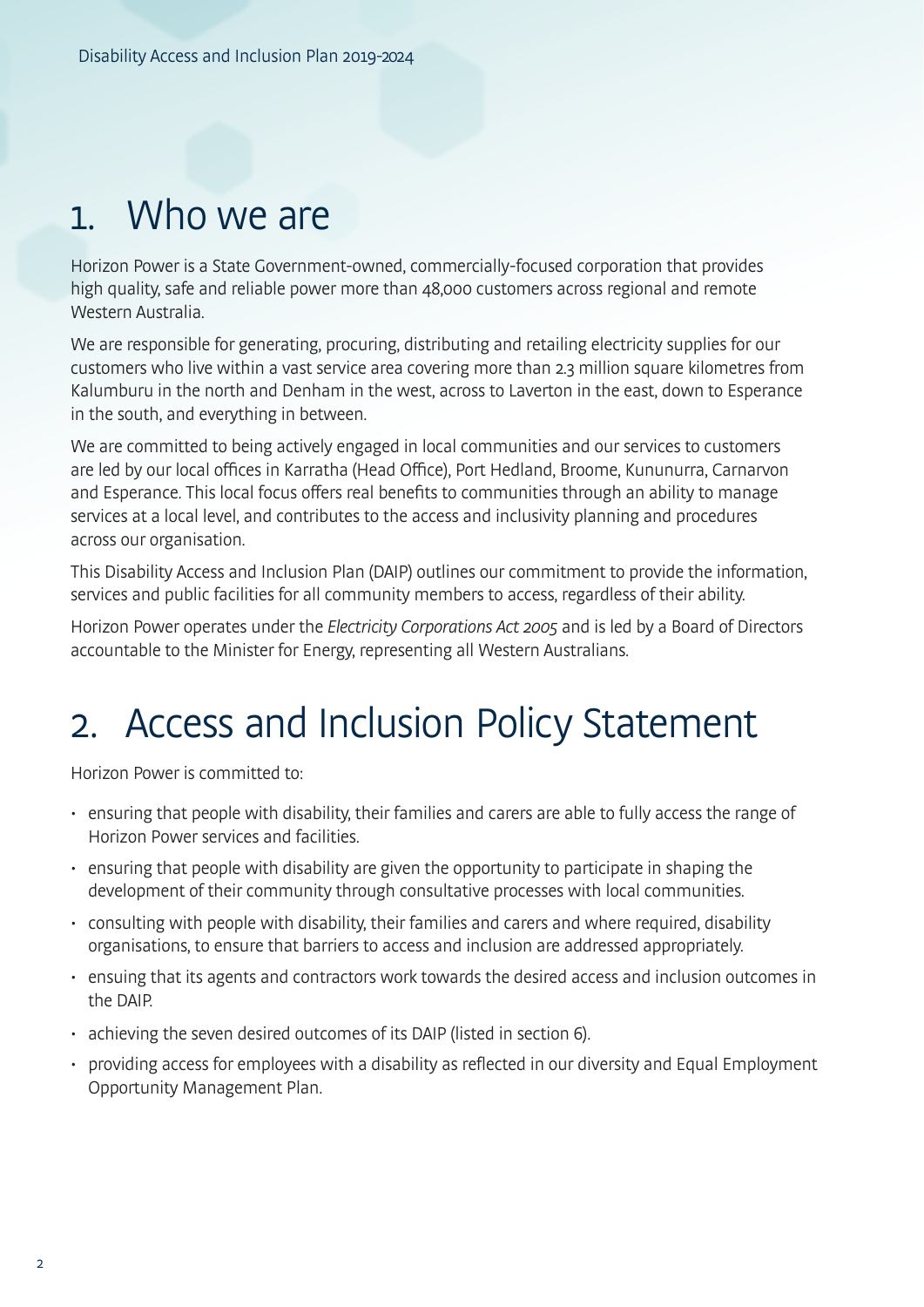# 3. Planning for better access

Most recent statistics indicate 18.3 per cent of Australians<sup>1</sup>  $-$  almost one in five people  $-$  identify themselves as having some form of disability.

Access to employment, information and services must be provided for everyone member of our community.

Up to one third of the people surveyed who are living with disability report that their customer needs are often unmet. Staff awareness of the barriers that people with disability encounter is the most important factor in creating accessible and inclusive services.

Inclusive recruitment practices are also an important part of workforce planning, with more than half of those with disability (aged between 15 and 64 years) participating in the workforce. Some 34 per cent of these workers with disability are professionals and managers.

It is a requirement of the Disability Services Act 1993 that all public authorities develop and implement a DAIP outlining how the organisation ensures equal access to its facilities and services for people with disability.

Other legislation underpinning access and inclusion includes the WA Equal Opportunity Act 1984 and the Commonwealth Disability Discrimination Act 1992 (DDA).

## 3.1 Review of progress

Horizon Power is committed to developing an accessible and inclusive community by providing information, services and public facilities that are easy for all community members to access.

This commitment was formalised in our inaugural DAIP, developed and registered with the Disability Services Commission in 2008.

Since then, we have implemented a number of initiatives to facilitate access and inclusion for people with a disability. These include the below actions:

- Our Customer Call Centre provides a TTY number for hearing or speech impaired customers who use telephone typewriter (TTY), and this number is advertised on every customer bill.
- Our Customer Call Centre provides customers with interpreter and translator services. This service is provided through a dedicated TIS number which is published on every customer bill.
- Customers can request to receive their bills in large print, or alternate formats, such as plain text files.
- Information is available in a variety of formats, including electronic, fax or hard copy, which can be provided in other languages, large print, or audio on request.
- Horizon Power's website meets minimum Web Content Accessibility Guidelines (WCAG) 2.0 Level AA accessibility standards wherever possible across the site, with continuous review and improvements undertaken to maintain this level and enhance accessibility.

<sup>1</sup> Australian Bureau of Statistics (ABS) Survey of Disability, Ageing and Carers (2015)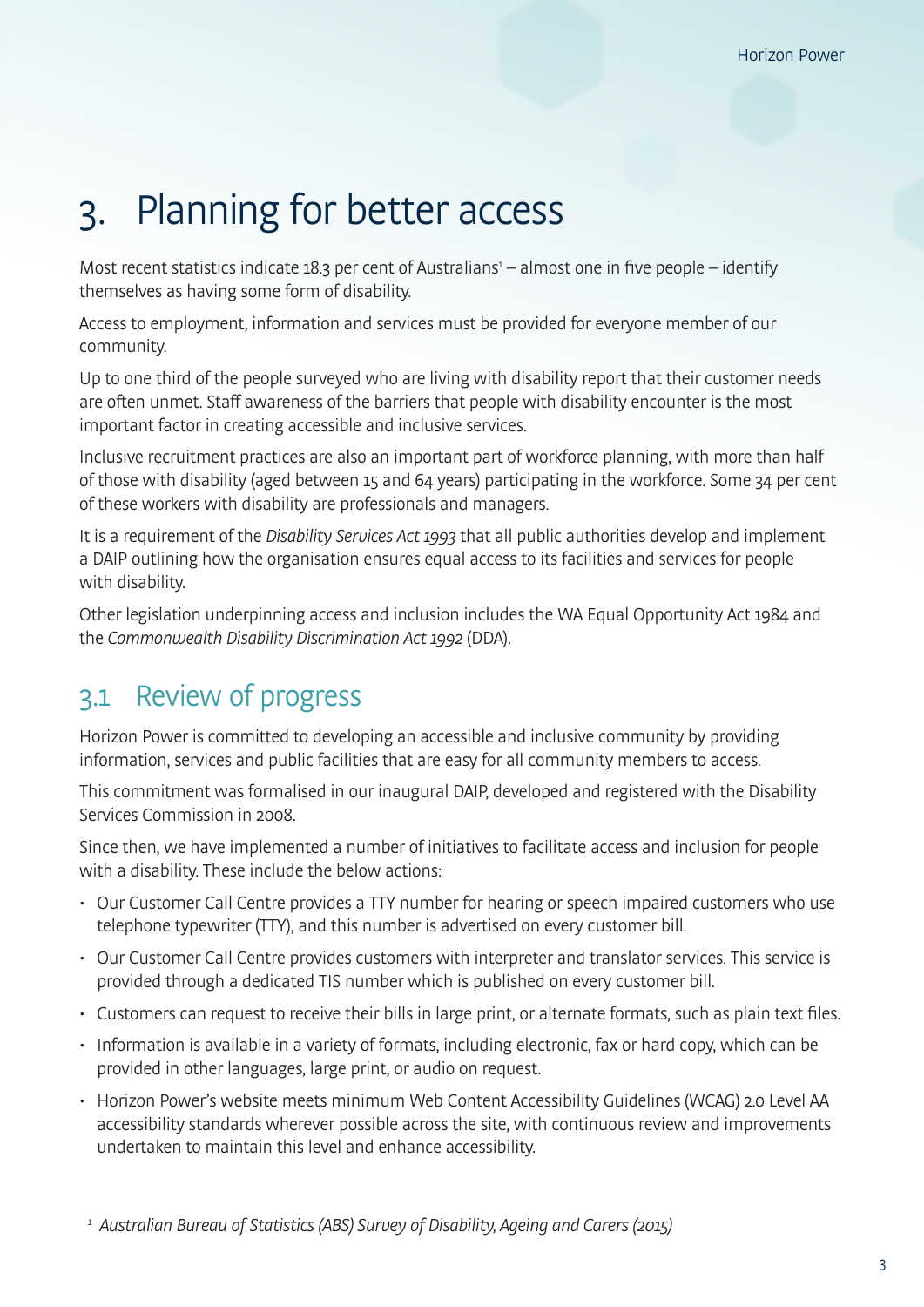- We have launched a new mobile application, as well as online account management functionality (My Account), which provides customers with the ability to access bills, notices, and usage data from their home or mobile in a way that suits them. This is optimising accessibility for all customers.
- A register of people with life support services is maintained to ensure the appropriate level of service is provided to meet their specialised needs, as well as restrict any disconnection of power.
- Horizon Power's Equal Employment Opportunity Management Plan addresses potential barriers for people with disability to be employed by Horizon Power.
- Any refurbishments of Horizon Power's facilities are undertaken under the guidance of an Access Consultant to ensure they meet current building access obligations.
- Regularly reviewing our corporate writing, style guide, and branding to better meet the needs of people with disability and ensure our information is accessible to all customers.
- Established a dedicated email address to encourage feedback and contributions on the implementation of Horizon Power's DAIP and suggestions for improving accessibility, regardless of the respondent's abilities.

# 4. Development of the DAIP

## 4.1 Responsibility for the planning process

Horizon Power's DAIP 2019 – 2024 was developed with assistance from a cross-divisional working group representing the areas of the business responsible for the seven outcomes of the DAIP.

The working group's role is to ensure Horizon Power is continuing to plan and implement improvements to access and inclusion for people with disabilities and their carers, as well as encourage employees in all areas across the business to consider and identify ways to improve access and inclusivity.

### 4.2 Consultation process

Horizon Power is committed to continuously improving accessibility of its services. Consultation with people within and outside the organisation is a critical part of establishing whether Horizon Power's information and services are inclusive and easy to access and areas for improvement.

Feedback received from employees, customers, stakeholders, and members of the public is helped to identify potential strategies to be incorporated in the development of the DAIP 2019-2024.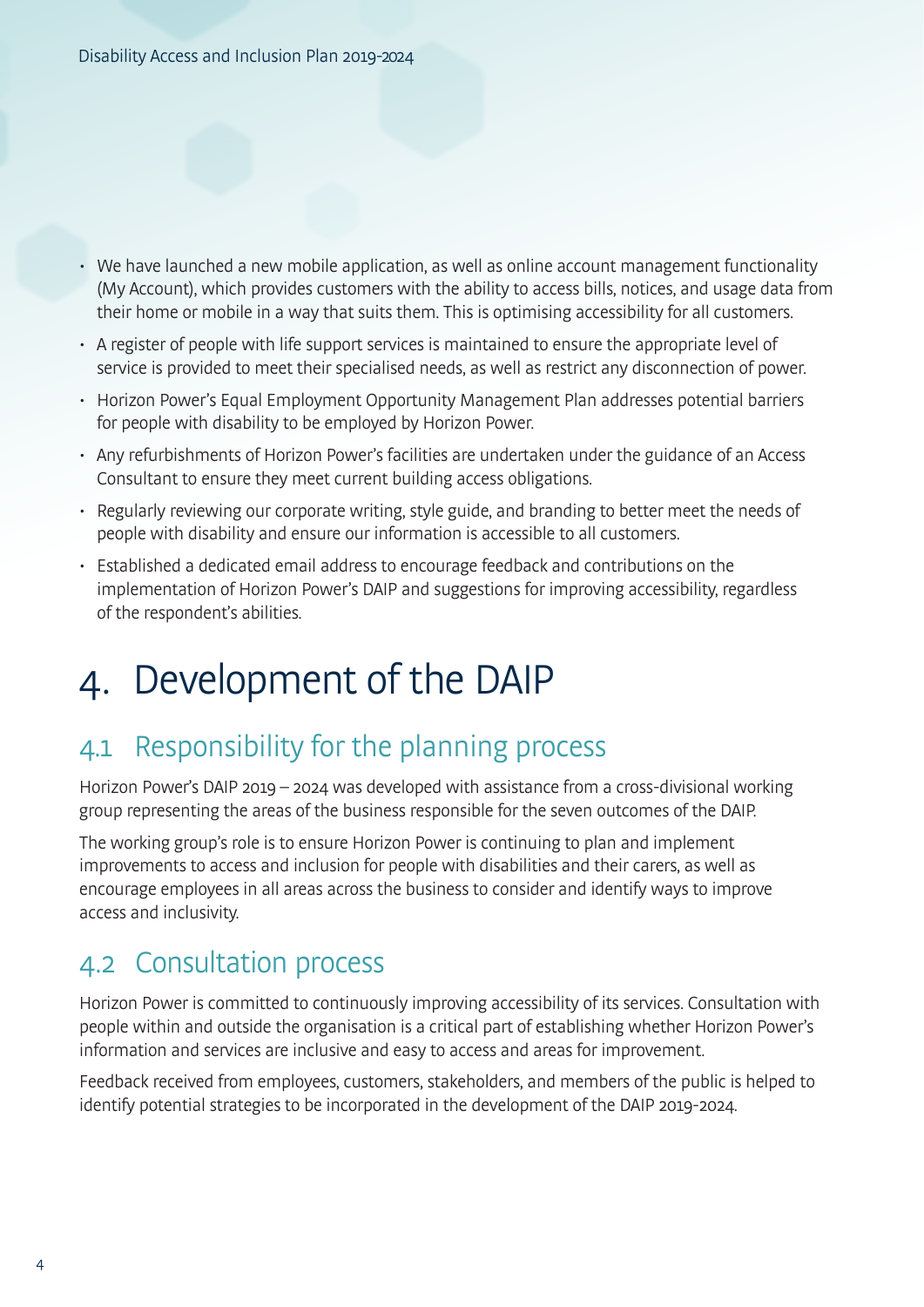Horizon Power's proposed DAIP 2019-2024 was advertised and promoted for public consultation using the following methods:

- in the regional newspapers that cover Horizon Power's service area;
- in The West Australian newspaper;
- on Horizon Power's website:
- on Horizon Power's social media channels, including Twitter, Facebook, Instagram and LinkedIn;
- on Horizon Power's intranet; and,
- through various internal channels, such as internal briefings, meetings and emails.

A dedicated email address was established to encourage contributions to Horizon Power's DAIP 2019 – 2024, regardless of the respondent's abilities, with alternative formats of the document available on request for this engagement.

### 4.3 Responsibility for implementing the DAIP

It is a requirement of the Disability Services Act 1993 that public authorities must take all practical measures to ensure that the DAIP is implemented by its officers, employees, agents and contractors.

Horizon Power has established a cross-divisional working group representing the areas of the business responsible for the seven outcomes of the DAIP. Each member of the working group holds responsibilities for ensuring the specific strategies outlined in this document are executed.

The DAIP forms part of Horizon Power's broader Equal Employment Opportunity Management Plan.

### 4.4 Communicating the plan

Horizon Power sent copies of the draft plan to all those who contributed to the planning process, including employees, external stakeholders and community members.

The finalised DAIP 2019-2024 was formally endorsed by Horizon Power on 4 February 2019, and registered with the Department of Communities.

Horizon Power advertised the availability of the DAIP, including availability in alternative formats such as hard copy, standard and large print, electronic format, by email, and on Horizon Power's website and intranet.

Employees and members of the community will be advised of any future amendments to the DAIP using similar methods.

The finalised DAIP will be advertised in The West Australian, in the regional newspapers covering Horizon Power's service area, and on the Horizon Power website at horizonpower.com.au as per the legislation.

Horizon Power contractors who provide services to the public on our behalf will be provided with a copy of the DAIP, and are required to provide these services in a manner consistent with our DAIP.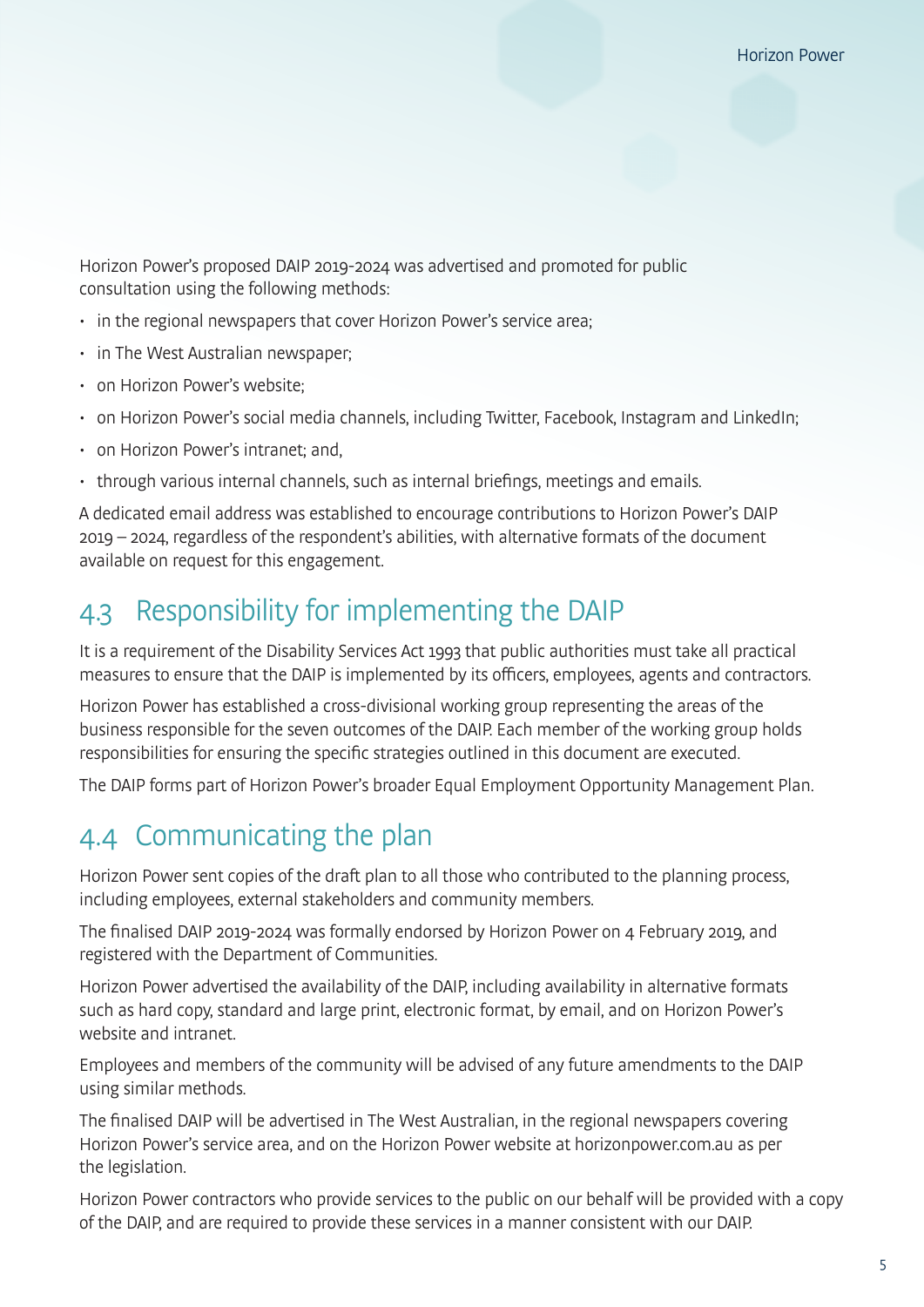## 4.5 Reviewing and monitoring

Horizon Power will review its DAIP at least once every five years. Whenever the DAIP is amended, a copy of the amended plan will be lodged with the Department of Communities after the appropriate consultation.

Horizon Power has established a DAIP working group to oversee the implementation of the plan, with representatives from areas of the business responsible for the outcomes of the DAIP.

Stakeholders involved in implementing particular strategies identified in the plan will report progress quarterly through the Horizon Power's DAIP working group, who will report to the Department of Communities annually as required.

Horizon Power will undertake a complete review of the DAIP, incorporating employee and community consultation, and submit the revised plan to Department of Communities by the end of 2024.

# 5. Reporting of the DAIP

The Disability Services Act sets out the minimum reporting requirements for public authorities in relation to DAIPs.

Horizon Power will report on the implementation of its DAIP through its annual reporting requirements to the Department of Communities by the date set by the Department of Communities each year, usually at the start of the July. In accordance with the Department of Communities reporting requirements, Horizon Power will outline:

- progress towards the desired outcomes of its DAIP;
- progress of its agents and contractors towards meeting the desired outcomes will be collated in accordance with Horizon Power's contract management framework; and
- strategies it used to inform its agents and contractors of the DAIP.

In addition, Horizon Power will include a report on progress of implementation of the DAIP in its annual report in accordance with requirements under the Disability Services Act 1993.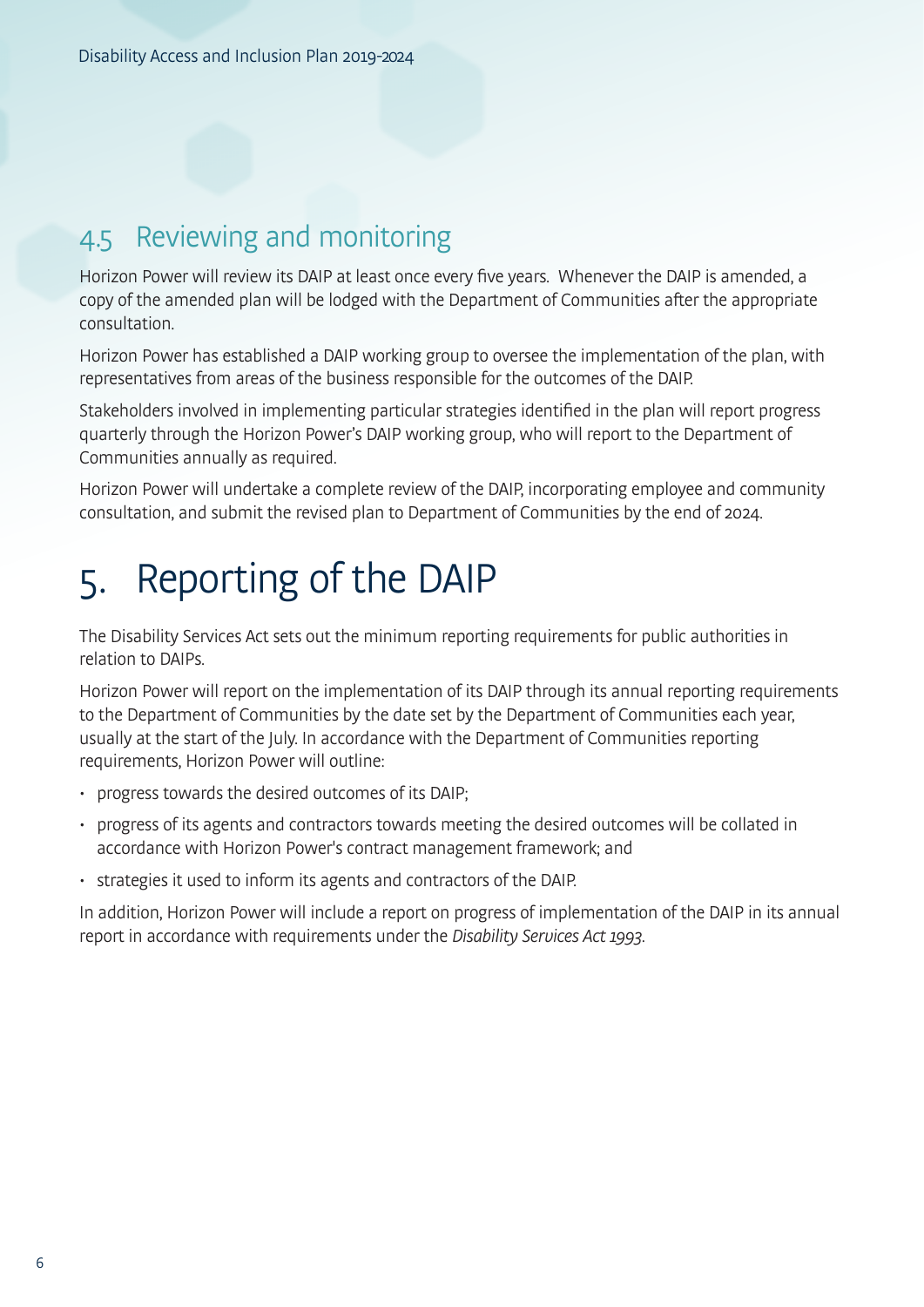# 6. Strategies to improve access and inclusion

As a result of the review and consultation process, the following strategies have been identified to ensure Horizon Power achieves the seven desired outcomes of the DAIP, which provide a framework for improving access and inclusion to services, facilities and information for people with disability. Horizon Power will implement these strategies from 2019-2024.

#### **Outcome 1: People with disability have the same opportunities as other people to access the services of, and any events organised by Horizon Power.**

| <b>Timeline</b><br><b>Strategy</b>                                                                                                                                            |         |
|-------------------------------------------------------------------------------------------------------------------------------------------------------------------------------|---------|
| 1.1 Ensure all events organised by Horizon Power are planned using the<br>'Creating Accessible Events Checklist developed and published by the<br>Department of Communities'. | Ongoing |
| 1.2 Ensure that people with disability and their carers are provided with<br>the opportunity to comment on access to services.                                                | Ongoing |
| 1.3 Ensure all employees and contractors are aware of, and comply<br>with, the requirements of the DAIP.                                                                      | Ongoing |

#### **Outcome 2: People with disability have the same opportunities as other people to access the buildings and other facilities of Horizon Power.**

| <b>Strategy</b>                                                                                                                                                                                                                            |             |
|--------------------------------------------------------------------------------------------------------------------------------------------------------------------------------------------------------------------------------------------|-------------|
| 2.1 Conduct an access audit of the major public Horizon Power buildings and<br>facilities, including emergency access, using the Department of Communities<br>Access Resource Kit Checklist and schedule any required access improvements. | une 2019    |
| 2.2 Ensure that the standards are met where required when planning and designing<br>any facilities or undertaking major refurbishments.                                                                                                    | As required |
| 2.3 Ensure internal human resources and facilities management teams are timely<br>and efficient in responding to the needs of new or existing employees who may<br>have a disability.                                                      |             |
|                                                                                                                                                                                                                                            |             |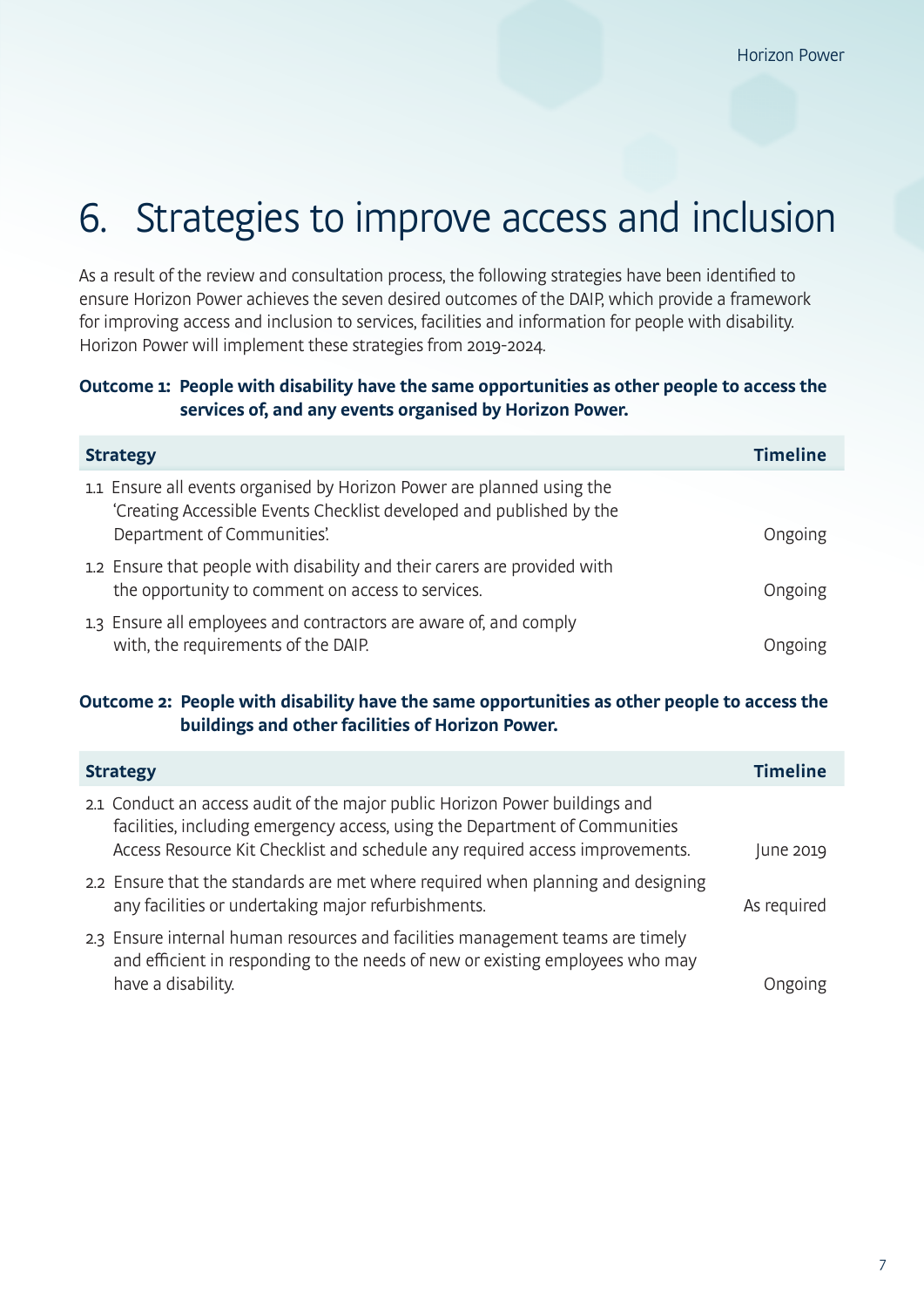### **Outcome 3: People with disability receive information from Horizon Power in a format that will enable them to access the information as readily as other people are able to access it.**

| <b>Strategy</b> |                                                                                                                                                                                                                                  | <b>Timeline</b> |
|-----------------|----------------------------------------------------------------------------------------------------------------------------------------------------------------------------------------------------------------------------------|-----------------|
|                 | 3.1 Ensure that all public documents include a statement that the document is<br>available in alternative formats on request.                                                                                                    | Ongoing         |
|                 | 3.2 Provide agents and contractors with information on Horizon Power's DAIP and<br>the requirements for compliance and reporting.                                                                                                | Ongoing         |
|                 | 3.3 Ensure key information, such as how to arrange an interpreter or translator and<br>convert information into an alternative format, is readily available to customer<br>service employees.                                    | Ongoing         |
|                 | 3.4 Conduct regular reviews of writing, style, and brand guidelines to ensure<br>compliance with the State Government Access Guidelines for Information,<br>Services and Facilities.                                             | Annually        |
|                 | 3.5 Conduct regular reviews of accessibility of the Horizon Power website against<br>World Wide Web Consortium (W3C) accessibility guidelines, with the aim of<br>achieving Level AA, and implement improvements where required. | Ongoing         |
|                 | 3.6 Ensure all Horizon Power's information is easily accessible for people<br>with disability.                                                                                                                                   | Ongoing         |
|                 | 3.7 Provide web based documents and application forms in alternate formats on<br>Horizon Power's public website.                                                                                                                 | Ongoing         |

### **Outcome 4: People with disability receive the same level and quality of service from Horizon Power staff as other people receive from the staff of Horizon Power.**

| <b>Strategy</b>                                                                                                                                                                               | <b>Timeline</b> |
|-----------------------------------------------------------------------------------------------------------------------------------------------------------------------------------------------|-----------------|
| 4.1 Ensure employees, agents and contractors are aware of disability and access<br>issues and have access to information about meeting the needs of customers<br>with disability.             | Ongoing         |
| 4.2 Investigate provision of interpreters for the deaf (Auslan interpreters) on<br>request or offer alternative options when interpreters are not accessible.                                 | January 2019    |
| 4.3 Ensure frontline employees and call centre contractors are aware of our<br>Disability Access and Inclusion Plan.                                                                          | Ongoing         |
| 4.5 Ensure key information, such as how to arrange an interpreter or translator<br>and convert information into an alternative format, is readily available to<br>customer service employees. | Ongoing         |
| 4.6 Conduct accessibility training specific to the call centre environment for<br>Customer Service Centre employees.                                                                          | Annually        |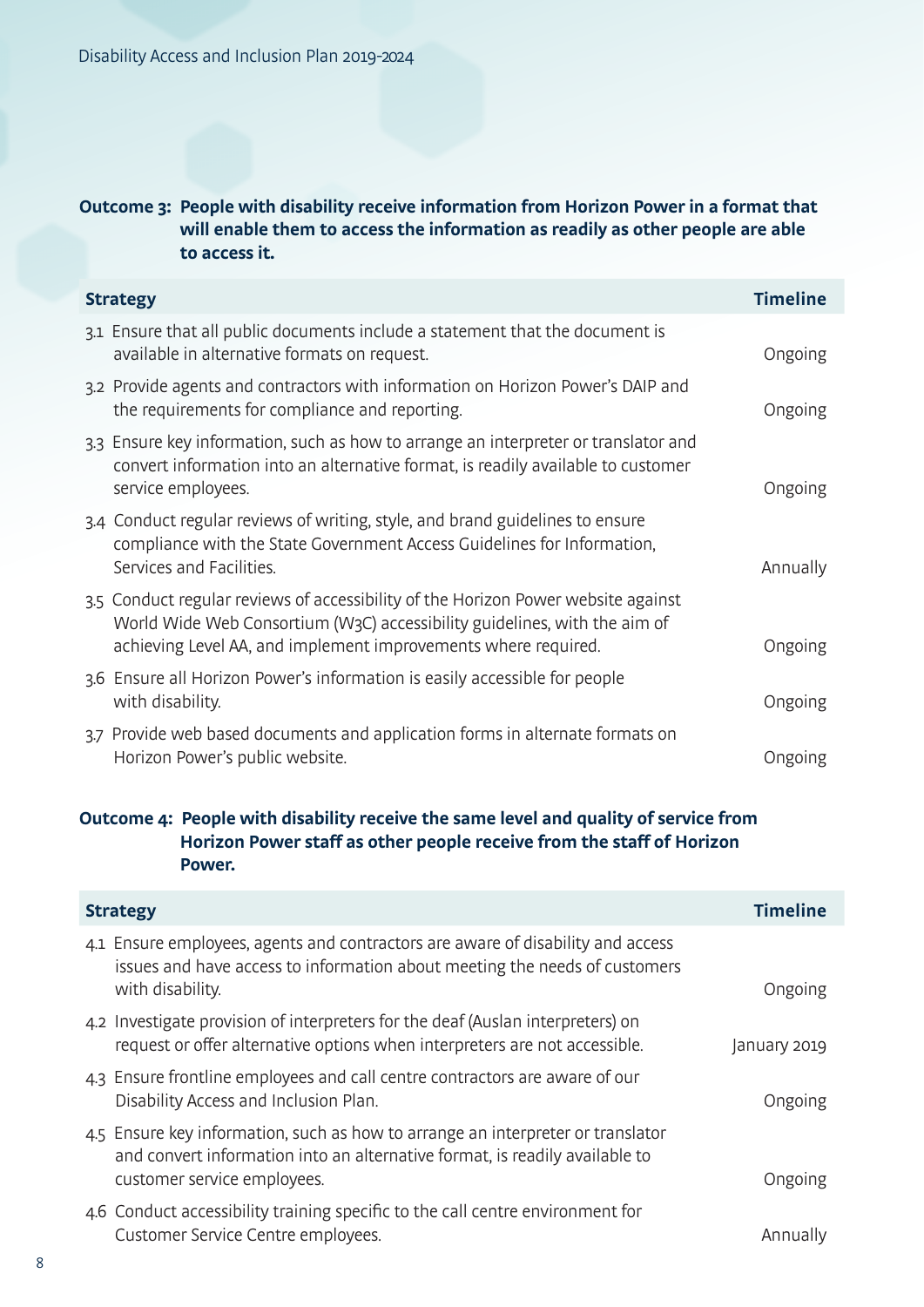### **Outcome 5: People with disability have the same opportunities as other people to make complaints to Horizon Power.**

| <b>Timeline</b><br><b>Strategy</b>                                                                                                                                                            |           |
|-----------------------------------------------------------------------------------------------------------------------------------------------------------------------------------------------|-----------|
| 5.1 Ensure alternative contact details for complaints are published, including the TTY<br>and TIS number, and alternative options for making complaints e.g. fax, email,<br>webforms and SMS. | Ongoing   |
| 5.2 Ensure customer services employees receive appropriate training for managing<br>complaints received from customers with disability.                                                       | Annually  |
| 5.3 Ensure documentation and information regarding Horizon Power's complaints<br>management process is accessible for customers with a disability.                                            | June 2019 |

#### **Outcome 6: People with disability have the same opportunities as other people to participate in any public consultation by Horizon Power.**

| <b>Timeline</b><br><b>Strategy</b>                                                                                                                                                                                           |             |
|------------------------------------------------------------------------------------------------------------------------------------------------------------------------------------------------------------------------------|-------------|
| 6.1 Ensure all stakeholder engagement and public consultation forums organised<br>by Horizon Power are planned using the 'Creating Accessible Events Checklist'<br>developed and published by the Department of Communities. | Ongoing     |
| 6.2 Ensure information regarding the consultation process or documentation for<br>consultation is available in alternative formats for customers with disability.                                                            | Ongoing     |
| 6.4 Ensure Horizon Power employees work with customers with a disability who<br>wish to be involved in the consultation process to remove any barrier to<br>participation and access.                                        | As required |

### **Outcome 7: People with disability have the same employment opportunities as other people to obtain and maintain employment with Horizon Power.**

| <b>Timeline</b><br><b>Strategy</b>                                                                                                                                                                                      |         |
|-------------------------------------------------------------------------------------------------------------------------------------------------------------------------------------------------------------------------|---------|
| 7.1 Ensure people with disability have the same access to employment opportunities<br>as other people and that their disability is not a disadvantage in their pursuit of<br>employment opportunities at Horizon Power. | Ongoing |
| 7.2 Ensure all documentation and information is available in alternative formats.                                                                                                                                       | Ongoing |
| 7.3 Ensure internal human resources and facilities management teams are timely<br>and efficient in responding to the needs of new or existing employees who may<br>have a disability.                                   | Ongoing |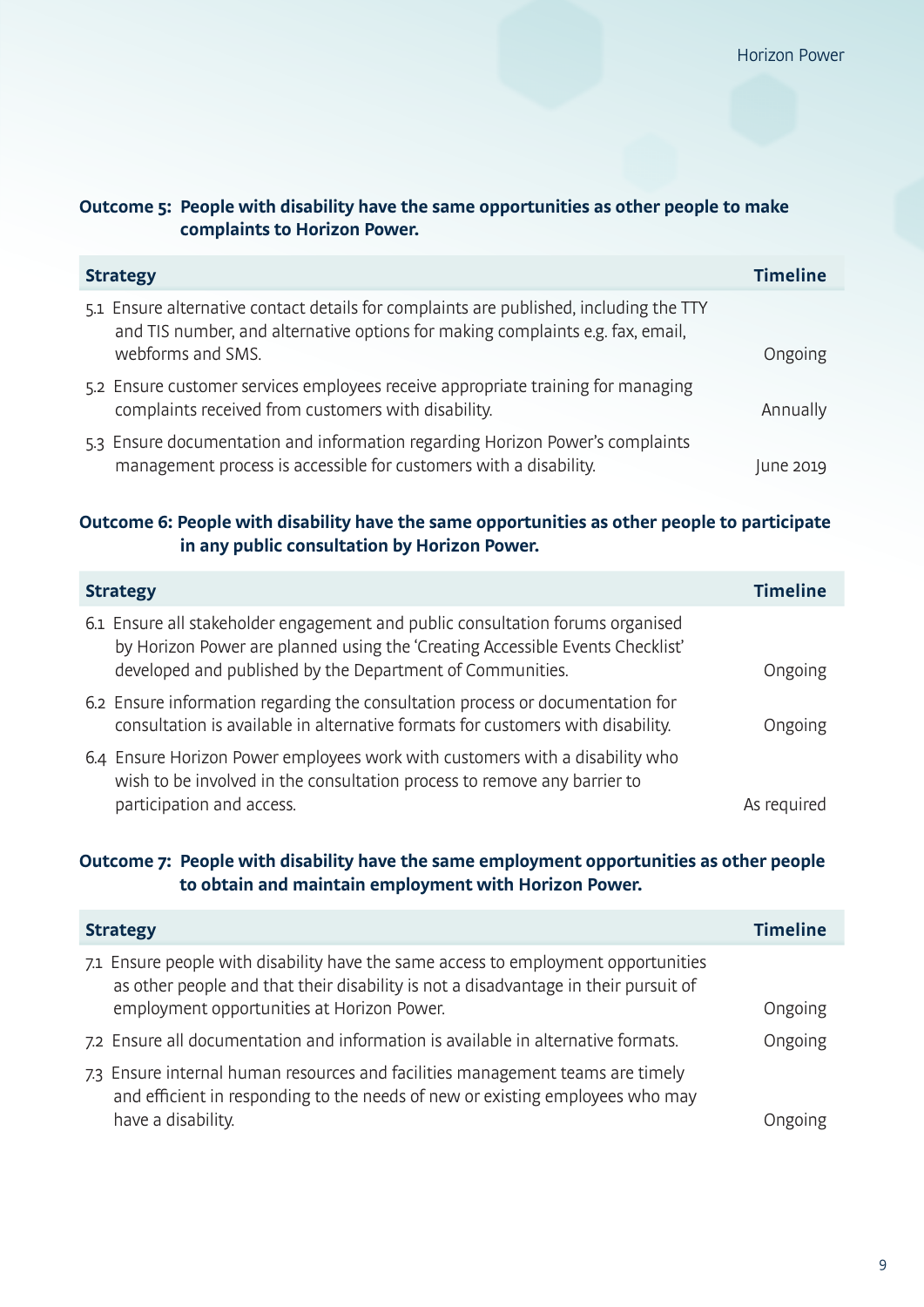# 7. Contact us

Horizon Power welcomes your feedback. If you would like to comment on our Disability Access and Inclusion Plan or make a suggestion to improve access, please contact us by one of the following methods:

| Phone:   | (08) 6310 1000                                                          |
|----------|-------------------------------------------------------------------------|
| TTY:     | 1800 461 499<br>(for customers with hearing or speech difficulties)     |
| TIS:     | 13 14 50<br>(translating service for customers who don't speak English) |
| Email:   | daip@horizonpower.com.au                                                |
| Mail:    | <b>Horizon Power</b><br><b>PO Box 1066</b><br>Bentley DC WA 6983        |
| Website: | www.horizonpower.com.au                                                 |